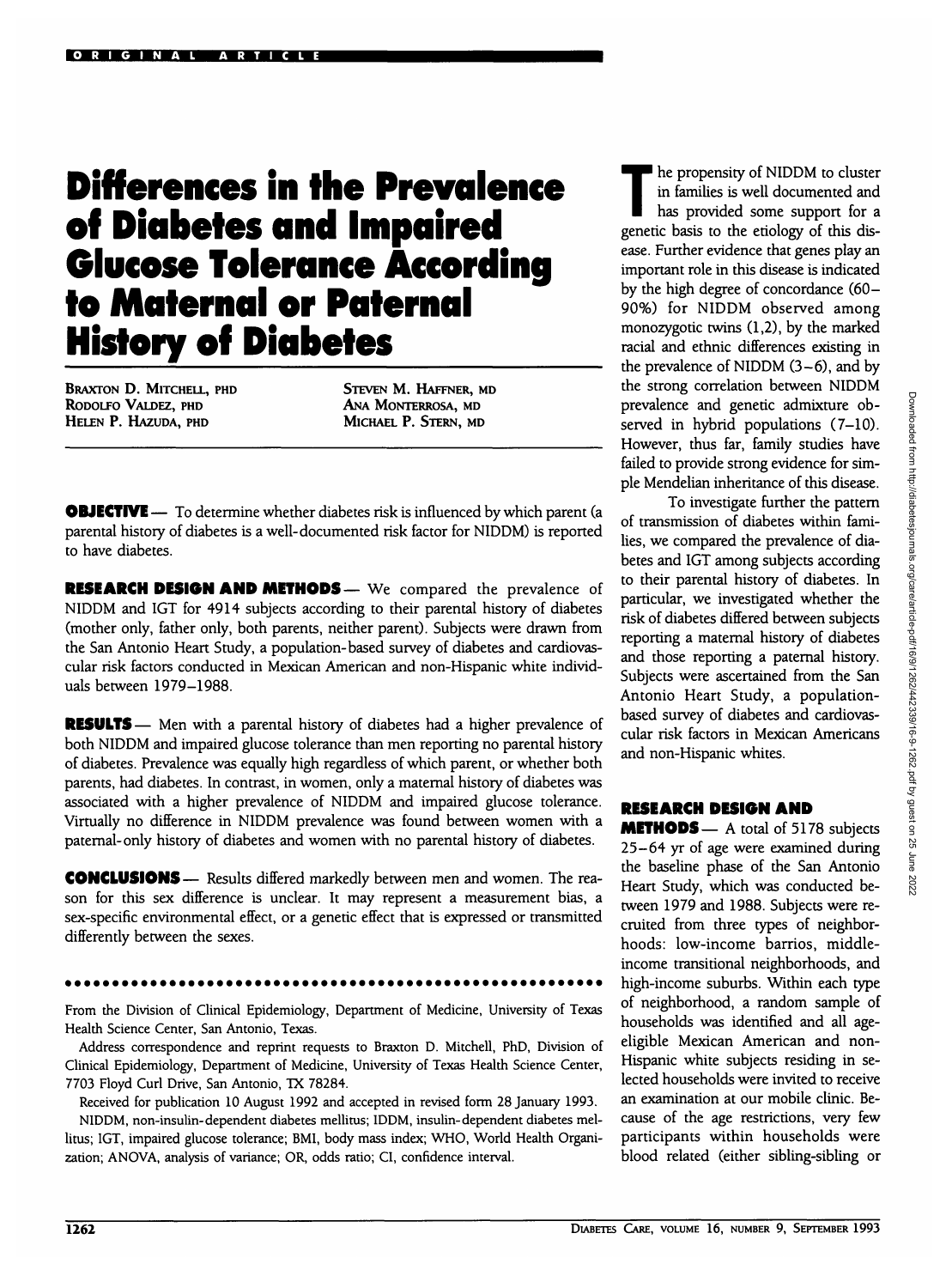|                               | Mexican Americans |       | Non-Hispanic whites |       | P value    |             |
|-------------------------------|-------------------|-------|---------------------|-------|------------|-------------|
|                               | Men               | Women | Men                 | Women | <b>Sex</b> | Ethnicity   |
| n                             | 1315              | 1804  | 801                 | 994   |            |             |
| Age (yr)                      | 43.0              | 42.9  | 44.6                | 44.8  | NS.        | < 0.001     |
| BMI $(kg/m2)$                 | 28.0              | 28.4  | 26.7                | 25.0  | $< 0.001*$ | < 0.001     |
| Reporting diabetes history in |                   |       |                     |       |            |             |
| Mother only (%)               | 15.9              | 18.9  | 8.6                 | 9.3   | 0.03       | < 0.001     |
| Father only (%)               | 11.2              | 10.4  | 5.9                 | 7.8   | NS.        | < 0.001     |
| Both parents (%)              | 3.6               | 4.7   | 0.9                 | 0.9   | NS.        | < 0.001     |
| Neither parent (%)            | 69.3              | 66.0  | 84.6                | 82.0  | 0.01       | < 0.001     |
| Glucose tolerance status      |                   |       |                     |       |            |             |
| With NIDDM (%)                | 11.2              | 12.6  | 5.0                 | 5.1   | <b>NS</b>  | < 0.001     |
| With IGT (%)                  | 11.7              | 16.0  | 11.5                | 10.4  | $0.001$ t  | $< 0.001$ † |
| With either (%)               | 23.4              | 29.2  | 16.6                | 15.7  | $0.001$ t  | < 0.001     |

**Table 1—***Selected characteristics of the study population*

\* Non-Hispanic whites only.

tMexican Americans only.

fWomen only.

parent-offspring). The overall response rate was 65.3%. Details of the study design, sampling, and recruitment procedures have been described elsewhere (6,11,12).

Ethnicity was defined on the basis of a previously published algorithm that considers parental surnames and birthplaces; stated ethnicity of grandparents; and participant's preferred ethnic identity when it indicated a distinct national origin (13). The protocol was approved by the University of Texas Health Science Center Institutional Review Board; all subjects gave informed consent.

A physical examination was performed, which included measurement of height and weight. BMl was defined as weight/height (kg/m<sup>2</sup>). Plasma glucose was measured from blood samples drawn after a 12-h fast (6), and a 75 g glucose-equivalent load (Koladex or Orangedex, Custom Laboratories, Baltimore, MD) was administered. A second blood sample was obtained 2 h later; diabetes was diagnosed according to the plasma glucose criteria of the WHO (fasting blood glucose value  $\geq$  140 mg/dl or a 2-h value  $\geq$  200 mg/dl) (14). Individuals who did not meet WHO criteria but who

gave a history of diabetes and were currently taking either oral antidiabetic agents or insulin also were considered to have diabetes. Nondiabetic subjects who had a 2-h glucose value  $\geq$  140 mg/dl, but <200 mg/dl, were considered to have IGT (14). Total glucose intolerance was defined as either diabetes or IGT.

Subjects were asked if either of their parents had diabetes. On the basis of this information, subjects were classified for this report into 1 of 4 groups: subjects reporting that their mother, but not their father, had diabetes  $(n = 711)$ ; subjects reporting that their father, but not their mother, had diabetes  $(n =$ 460); subjects reporting that both parents had diabetes  $(n = 149)$ ; and subjects reporting that neither parent had diabetes  $(n = 3594)$ .

A total of 264 subjects was excluded from these analyses. Reasons for exclusion included insufficient diagnostic information for diabetes  $(n = 131)$ , possible IDDM  $(n = 22)$ , and unknown diabetes status of one or both parents  $(n = 111)$ . This report is thus based on a total of 4914 subjects.

Clinical characteristics of study subjects were compared according to ethnic group and sex. Differences between groups were compared by ANOVA (for age and BMI) and by  $\chi^2$  test (for parental history of diabetes and glucose tolerance status). The prevalence of each glucose intolerance end point was calculated separately for men and women, according to parental history group (mother only, father only, both parents, neither parent). ORs—adjusted for ethnicity and age—then were calculated by multiple logistic regression analysis (15). To determine whether the association between glucose intolerance in the proband and parental history of diabetes differed between the sexes, a model was also considered in which the sexes were pooled and a sex-times-parental history interaction term was included.

RESULTS— Selected clinical characteristics of the 4914 study subjects are shown in Table 1 according to ethnicity and sex. Mexican-American participants were, on average, 1.5 yr younger than non-Hispanic-white participants, and had a moderately higher BML Mexican-American subjects were almost twice as likely to report having either a mother or father with diabetes than were non-Hispanic white subjects. For example, 15.9% of Mexican-American men re-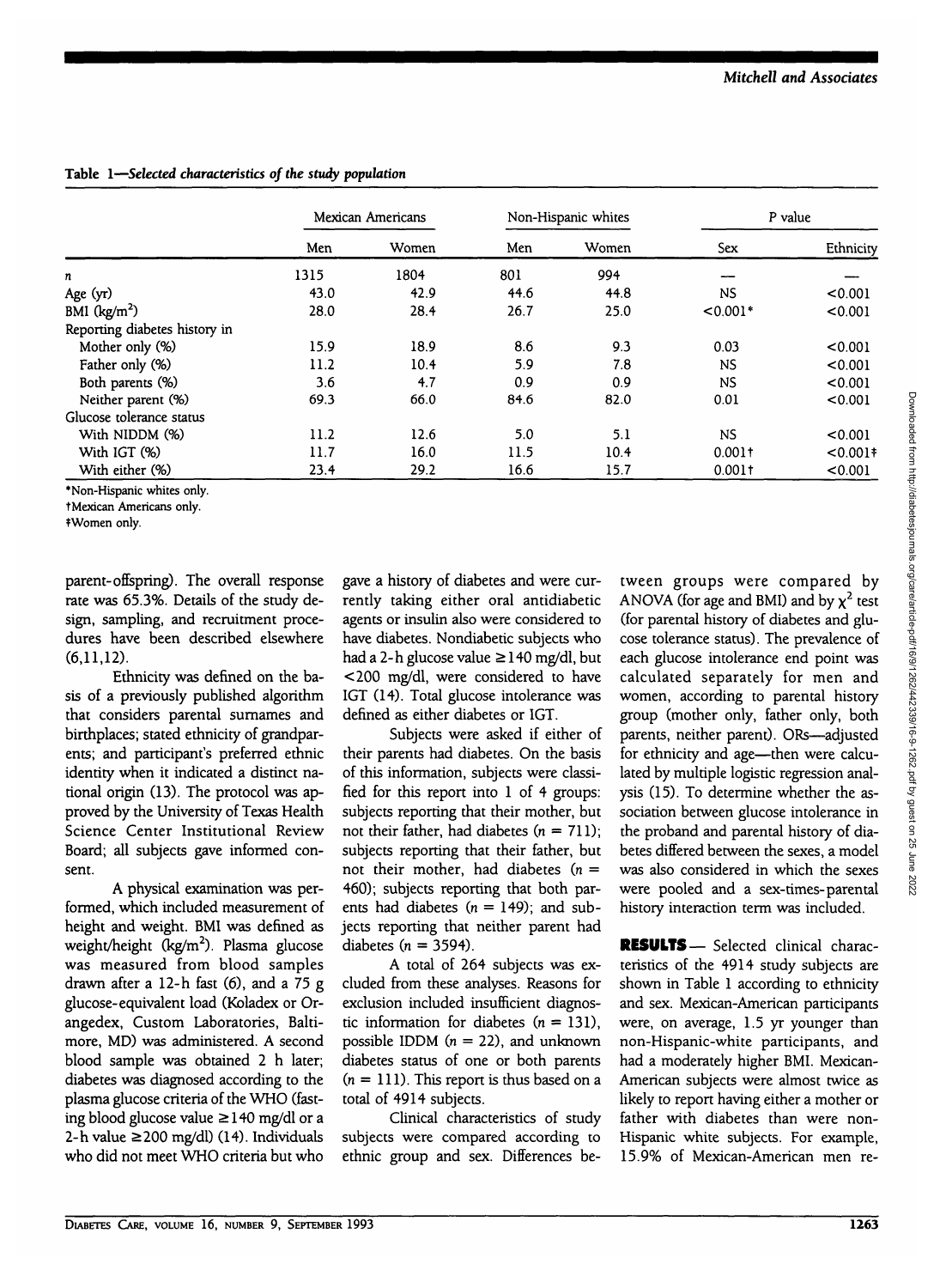| Parental history of diabetes               | Men                 |                       |                                     | Women               |                       |                                    |
|--------------------------------------------|---------------------|-----------------------|-------------------------------------|---------------------|-----------------------|------------------------------------|
|                                            | Mexican<br>American | Non-Hispanic<br>white | P value for<br>parental<br>history* | Mexican<br>American | Non-Hispanic<br>white | P value for<br>parental<br>history |
| Distribution of Subjects (n)               |                     |                       |                                     |                     |                       |                                    |
| Neither                                    | 911                 | 678                   |                                     | 1190                | 815                   |                                    |
| Mother only                                | 209                 | 69                    |                                     | 341                 | 92                    |                                    |
| Father only                                | 147                 | 47                    |                                     | 188                 | 78                    |                                    |
| Both                                       | 48                  | 7                     |                                     | 85                  | 9                     |                                    |
| Diabetes (%)                               |                     |                       |                                     |                     |                       |                                    |
| Neither                                    | 7.7                 | 3.5                   |                                     | 11.1                | 4.2                   |                                    |
| Mother only                                | 20.1                | 14.5                  | < 0.001                             | 17.0                | 14.1                  | < 0.001                            |
| Father only                                | 18.4                | 8.5                   | < 0.001                             | 11.2                | 3.8                   | 0.98                               |
| Both                                       | 16.7                | 28.6                  | 0.002                               | 18.8                | 11.1                  | 0.02                               |
| IGT $(\%)$                                 |                     |                       |                                     |                     |                       |                                    |
| Neither                                    | 11.0                | 10.5                  |                                     | 15.7                | 9.6                   |                                    |
| Mother only                                | 13.9                | 16.9                  | 0.07                                | 18.3                | 16.7                  | 0.06                               |
| Father only                                | 11.8                | 19.6                  | 0.23                                | 11.4                | 10.8                  | 0.25                               |
| Both                                       | 15.6                | 0.0                   | 0.59                                | 20.7                | 11.1                  | 0.23                               |
| Total glucose intolerance (%) <sup>†</sup> |                     |                       |                                     |                     |                       |                                    |
| Neither                                    | 19.1                | 14.2                  |                                     | 27.3                | 13.9                  |                                    |
| Mother only                                | 34.5                | 32.3                  | < 0.001                             | 36.0                | 31.1                  | < 0.001                            |
| Father only                                | 30.6                | 28.3                  | < 0.001                             | 23.2                | 14.9                  | 0.35                               |
| Both                                       | 32.6                | 28.6                  | 0.01                                | 40.2                | 22.2                  | 0.009                              |

## **Table 2—***Prevalence of diabetes, IGT, and total glucose intolerance according to sex, ethnicity, and parental history of diabetes*

\*P value was calculated by comparing disease prevalence in each parental history category to disease prevalence in category with neither parent affected. P values adjusted for ethnicity by Mantel-Haenszel.

tThe percentages for diabetic and IGT do not equal the percentage of total glucose intolerance because of missing 2-h glucose values on 197 patients whose fasting glucose values were < 110 mg/dl. These patients, all of whom denied a history of diabetes, were considered nondiabetic for these analyses but were excluded from the analyses of IGT and total glucose intolerance.

ported a mother with diabetes compared with 8.6% of non-Hispanic-white men; and 18.9% of Mexican-American women reported a mother with diabetes compared with 9.3% of non-Hispanic-white women (combined  $P < 0.001$ ). Similarly, Mexican-American subjects were more likely to report a father with diabetes than were non-Hispanic-white subjects (11.2 vs. 5.9% for men, 10.4 vs. 7.8% for women;  $P < 0.001$ ).

Table 2 shows the prevalence of diabetes, IGT, and total glucose intolerance according to sex, ethnicity, and parental history group. The prevalence of each end point was higher in men reporting any parental history of diabetes than in men reporting that neither parent had diabetes. For example, the prevalence of total glucose intolerance was

19.1% in Mexican-American men reporting that neither parent had diabetes compared with 34.5, 30.6, and 32.6% in Mexican-American men reporting a mother with diabetes, a father with diabetes, or both parents with diabetes, respectively. In non-Hispanic-white men, the corresponding prevalence rates for total glucose intolerance were 14.2% in men reporting no parental history of diabetes; and 32.3, 28.3, and 28.6% in men reporting a mother with diabetes, a father with diabetes, and both parents with diabetes, respectively. These differences were all statistically significant  $(P \le 0.01)$ .

The relationship between parental diabetes history and glucose intolerance was different in women and men. In particular, the prevalence of all categories of glucose intolerance tended to be higher in women reporting either a mother with diabetes or both parents with diabetes than in women reporting either a father or neither parent with diabetes. Little difference in disease prevalence was observed between subjects reporting a diabetic mother and those reporting both parents with diabetes or between subjects reporting a diabetic father and those reporting no parental history of diabetes. In Mexican-American women, the prevalence of total glucose intolerance was 36.0% in women with a diabetic mother and 40.2% in women reporting both parents with diabetes, compared with 23.2% in women reporting a father with diabetes and 27.3% in women reporting no parental history of diabetes. The corresponding prevalence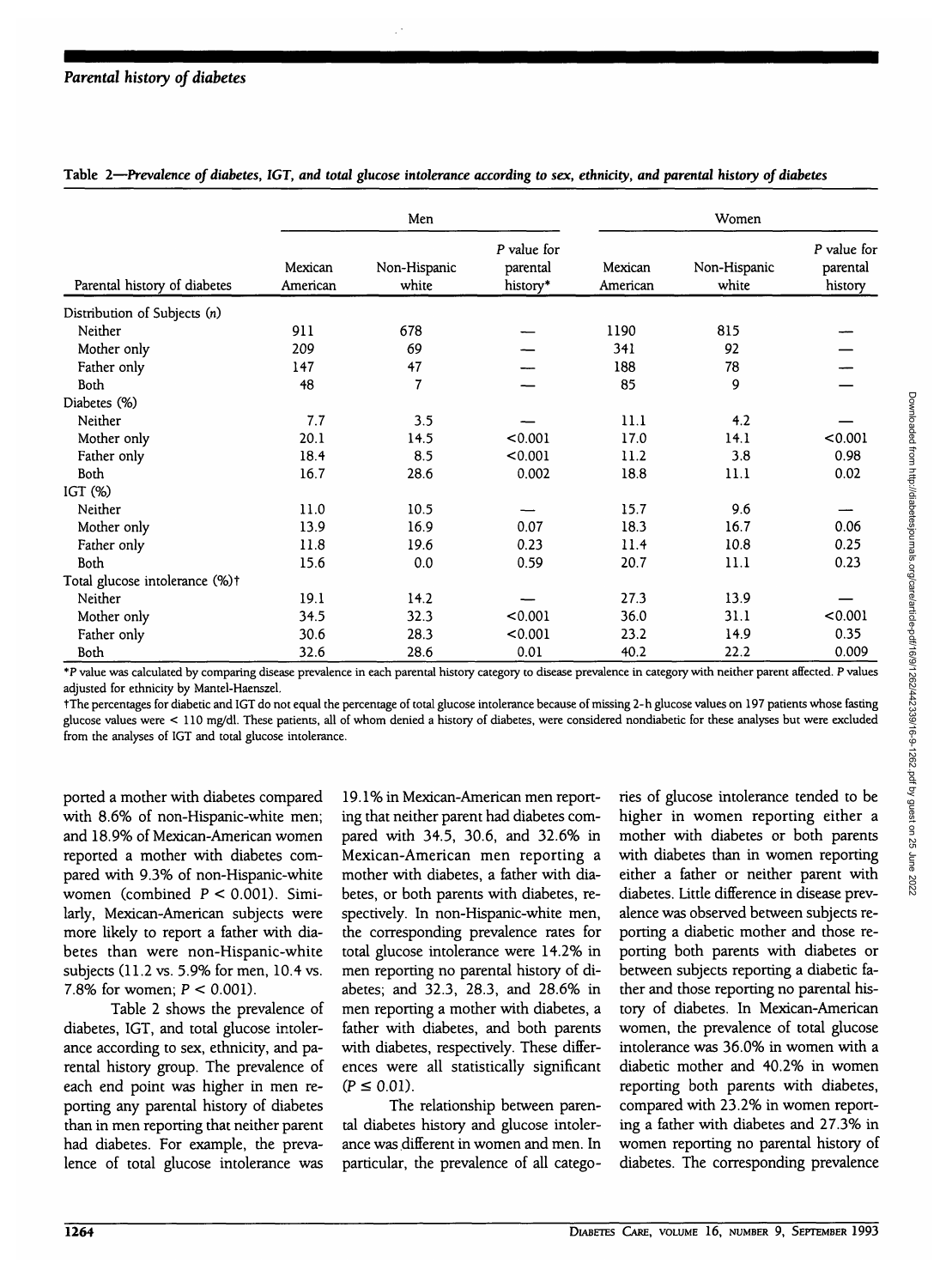|                              | Men       |                 | Women   |                 | P value for sex*                |
|------------------------------|-----------|-----------------|---------|-----------------|---------------------------------|
|                              | <b>OR</b> | (95% CI)        | OR      | (95% CI)        | parental history<br>interaction |
| <b>Diabetes</b>              |           |                 |         |                 |                                 |
| Parental history of diabetes |           |                 |         |                 |                                 |
| Neither                      | $1.00*$   |                 | $1.00*$ |                 |                                 |
| Mothers only                 | 3.44      | $(2.32 - 5.12)$ | 2.03    | $(1.47 - 2.81)$ | 0.05                            |
| Fathers only                 | 3.49      | $(2.16 - 5.64)$ | 1.35    | $(0.83 - 2.19)$ | < 0.01                          |
| Both                         | 3.73      | $(1.72 - 8.08)$ | 2.59    | $(1.41 - 4.77)$ | <b>NS</b>                       |
| Mother only vs. father only  | 0.95      | $(0.56 - 1.63)$ | 1.59    | $(0.96 - 2.65)$ | NS.                             |
| IGT                          |           |                 |         |                 |                                 |
| Parental history of diabetes |           |                 |         |                 |                                 |
| Neither                      | $1.00*$   |                 | $1.00*$ |                 |                                 |
| Mother only                  | 1.73      | $(1.16 - 2.59)$ | 1.45    | $(1.08 - 1.95)$ | NS                              |
| Father only                  | 1.89      | $(1.17 - 3.04)$ | 0.84    | $(0.55 - 1.28)$ | < 0.05                          |
| Both                         | 1.73      | $(0.74 - 4.09)$ | 1.70    | $(0.97 - 2.99)$ | <b>NS</b>                       |
| Mother only vs. father only  | 0.94      | $(0.53 - 1.66)$ | 1.76    | $(1.09 - 2.84)$ | NS.                             |
| Total glucose intolerance    |           |                 |         |                 |                                 |
| Parental history of diabetes |           |                 |         |                 |                                 |
| Neither                      | $1.00*$   |                 | $1.00*$ |                 |                                 |
| Mother only                  | 2.42      | $(1.77 - 3.32)$ | 1.73    | $(1.35 - 2.21)$ | NS.                             |
| Father only                  | 2.54      | $(1.74 - 3.69)$ | 0.98    | $(0.70 - 1.38)$ | < 0.01                          |
| Both                         | 2.55      | $(1.35 - 4.83)$ | 2.10    | $(1.32 - 3.36)$ | <b>NS</b>                       |
| Mother only vs. father only  | 0.94      | $(0.60 - 1.46)$ | 1.77    | $(1.21 - 2.60)$ | < 0.05                          |

**Table 3—***ORs, adjusted for ethnicity and age, comparing the odds of glucose intolerance (diabetes, IGT, or total glucose intolerance) between subjects with a parental history of diabetes and subjects without a parental history of diabetes*

\* Reference group.

rates in non-Hispanic-white women were 31.1 and 22.2% in women with a maternal history of diabetes and women reporting both parents affected, respectively; and 14.9 and 13.9% in women reporting a paternal history of diabetes and women reporting no parental history of diabetes, respectively.

ORs were calculated to determine the magnitudes of the associations between glucose intolerance and parental history of diabetes (parental history present versus absent). Neither sex had evidence that the ORs differed between Mexican Americans and non-Hispanic whites; therefore, the ethnic groups were pooled for these analyses. Table 3 presents age and ethnicity-adjusted ORs, which show associations between glucose intolerance and parental history of diabetes. In men, the ORs were very similar across all parental history categories—ranging from 3.44 to 3.73 for diabetes, 1.73 to 1.89 for IGT, and 2.42 to 2.55 for total glucose intolerance. In women, however, the ORs were elevated only among those with a maternal history of diabetes or both parents affected. The adjusted ORs for women with a paternal history of diabetes were 1.35 for diabetes, 0.84 for IGT, and 0.98 for total glucose tolerance. In no case did these ORs differ statistically from 1.0.

Within each sex, an OR was also computed comparing the odds of glucose intolerance between subjects with a maternal history of diabetes and those with a paternal history of diabetes. In men, essentially no difference in disease prevalence was found between these two groups, with the adjusted OR equal to 0.94 for each end point. Compared with women with a paternal history of diabetes, however, women with a maternal history of diabetes were more likely to have diabetes  $(OR = 1.59; P = 0.07)$ ,

IGT (OR = 1.76;  $P = 0.02$ ), and total glucose intolerance  $(OR = 1.77)$ ;  $P < 0.01$ ). Inclusion of a sex-timesparental history interaction term in the logistic regression models indicated that the effect of a paternal history of diabetes on each glucose intolerance end point differed significantly between the sexes.

**CONCLUSIONS—** Under a simple familial aggregation model, the expectation is that any parental history of diabetes would be associated with diabetes. In these data this expectation was observed among males, but not among females. In the women, diabetes prevalence was elevated in those with a maternal history of diabetes (either with or without a paternal history of diabetes), but not in those with a paternal-only history of diabetes. The lack of an association between diabetes and paternal history of diabetes in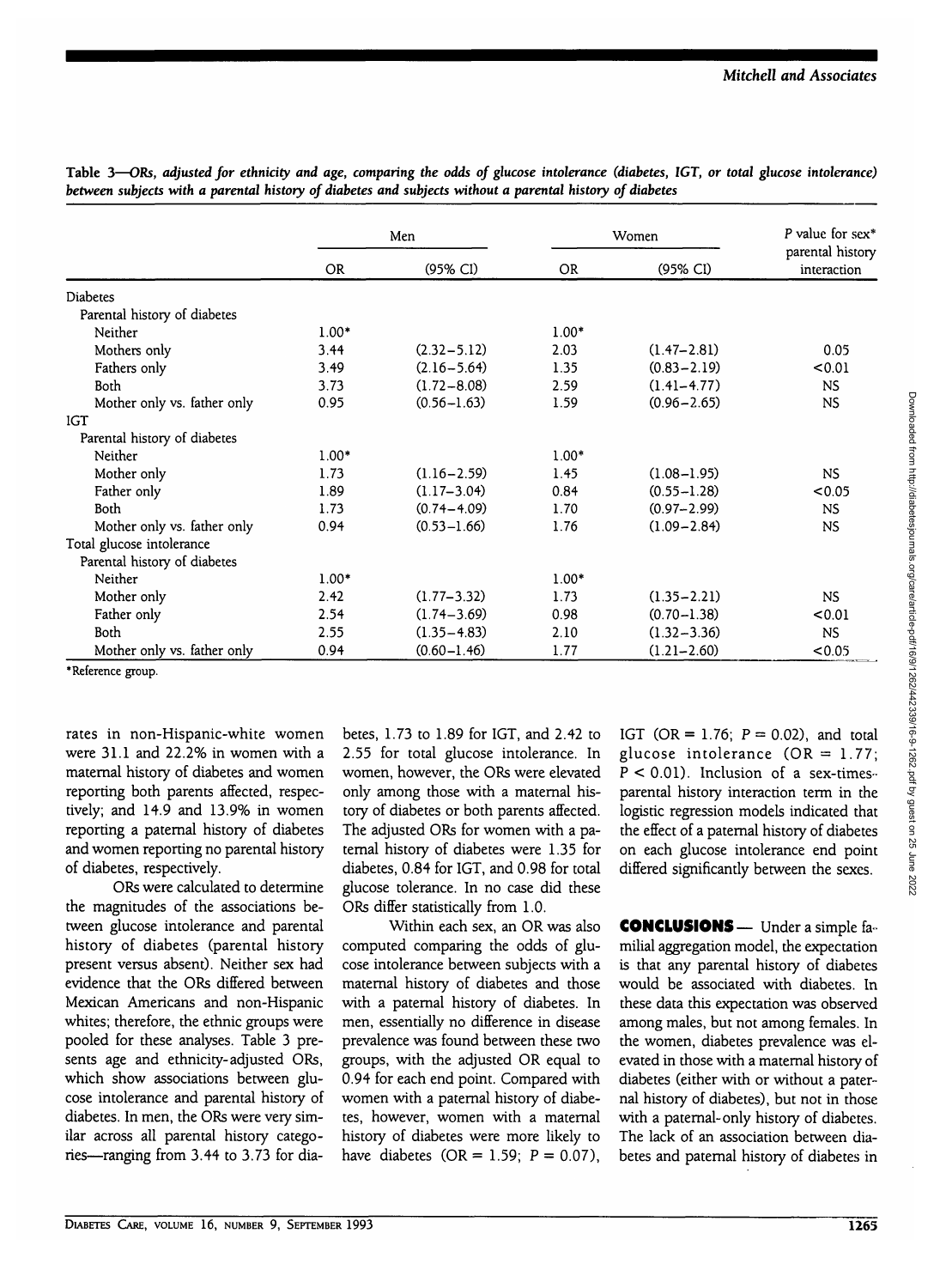women was consistent across both ethnic groups and for both diabetes and IGT.

Several factors could account for these observations. First of all, the lack of an association between paternal history of diabetes and diabetes prevalence in women could be an artifact attributable to reporting bias. A major limitation of this study is that parents of the study subjects were not examined to confirm reported diabetes status. As a result, two potential sources of measurement error are introduced: first, subjects may be unaware of diagnosed diabetes in their parents; and, second, parents may have undiagnosed diabetes. How either of these sources of error could result in a bias that masks a "true" association between paternal diabetes and diabetes in daughters, but does not mask it in sons, however, is unclear. One could hypothesize, for example, that daughters are less likely to be aware of their fathers' diabetes status than their mothers' because fathers are more likely to have been undiagnosed. However, it would be surprising if this same differential awareness was not found in sons. In fact, because the frequency of reported parental diabetes in this study is higher in women than men (Table 1), a reporting error may be suspected to be more common in men. Alternatively, it may be that fathers are more likely to have undiagnosed diabetes than mothers; but, again, this alone would be insufficient to produce the observed patterns, as this likely would result in both daughters and sons underreporting the frequency of diabetes in their fathers. Finally, if a reporting bias  $\frac{d}{dx}$  and  $\frac{d}{dx}$  is understood be produced by  $\frac{d}{dx}$ by diabetic subjects being more produced by diabetic subjects being more likely to know the diabetes status of their parents than nondiabetic subjects, because the than nondiabelic subjects, because the same pattern of associations of paternal history also are present for IGT, a condition the patient is usually unaware of.

Aside from a reporting bias, other explanations must also be considered. The transmission patterns observed in men, for example, (i.e., increased prevalence of diabetes in all parental history

groups) are consistent with an increased diabetes risk caused by either shared environmental exposures (e.g., diets, patterns of physical activity, similar lifestyles) or simple Mendelian patterns of inheritance (single gene or polygene). The transmission patterns observed in women, however, are consistent with a maternal-only pattern of inheritance. An environmental model that allows for a sex-specific parental effect of diabetes could also be proposed. For example, a maternal history of diabetes could be associated with diabetes in both sexes if one hypothesizes that the environment shared between mothers and both their male and female offspring is associated with diabetes risk. During their developmental years, for example, boys and girls may share diets and other important lifestyle variables with their mothers; and, in later life, these factors may lead to higher rates of diabetes among individuals with diabetic mothers than those with nondiabetic mothers. With regard to fathers, however, the shared environment may be sex-specific. For example, the shared environment between fathers and sons may be more important for future diabetes risk than the shared environments between fathers and daughters.

A second intriguing hypothesis that could explain the lack of an association between paternal history of diabetes and glucose intolerance in women is that women may be more likely than men to transmit diabetes to their offspring. Women with diabetes tend to give birth to larger babies than women without diabetes (16,17). In addition, the offspring of diabetic pregnancies tend to be more obese as children compared with the offspring of nondiabetic mothers (18,19). Freinkel (20) speculated that alterations in maternal-fuel availability occurring during the diabetic pregnancy may induce developmental defects in fetal tissue; and, in later life, these defects may be associated with a variety of adverse health outcomes, including insulin resistance and diabetes (21). This hypothesis was tested by Pettitt et al. (21),

by comparing the prevalence of diabetes among subjects born to women who had diabetes during their pregnancy, subjects born to women with normal glucose tolerance during the pregnancy but who developed diabetes after delivery, and subjects born to nondiabetic women who did not subsequently develop diabetes. Diabetes prevalence was highest among the offspring of the diabetic mothers, intermediate among the offspring of the prediabetic mothers, and virtually absent in the offspring of the nondiabetic mothers.

Two difficulties arise with the intrauterine hypothesis as an explanation for the observed associations in this study. First, the intrauterine hypothesis is based on women having diabetes during their pregnancy. Although we did not ascertain the age of onset of reported diabetes in the parent, NIDDM is not generally diagnosed until the fifth decade or later (40 yr of age), or the fourth decade for Mexican Americans (22). Whether offspring of women with IGT are at increased risk of glucose intolerance is unknown. The second difficulty with the intrauterine hypothesis as an explanation for the current observations is that it does not readily explain the observed sex difference. An intrauterine effect should result in a maternal history of diabetes being more strongly associated with diabetes in both sexes, not just in women. Thus, one would have to hypothesize the presence of an additional modifying factor that would explain why paternal history of diabetes is as strongly associated with diabetes in men as a maternal history of diabetes.

In summary, the unexpected observation from this study was the sex interaction in which paternal history of diabetes was significantly associated with diabetes in men but not in women. The lack of association between paternal history of diabetes and diabetes in women could result from a measurement bias; however, it is not clear how such a bias would operate nor why it should operate in women but not in men. Alternatively,